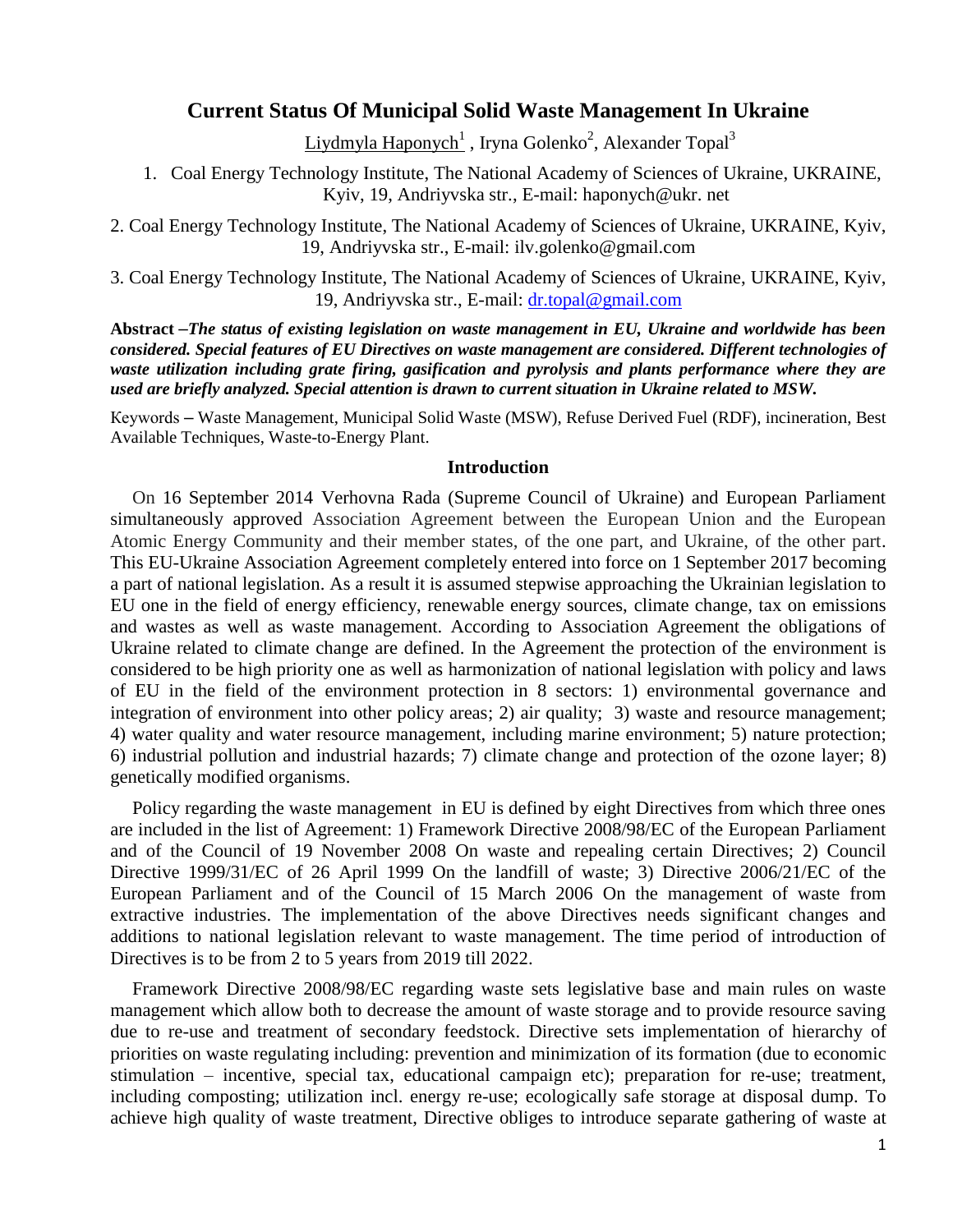least paper, metal, plastics and glass. Waste utilization is the use of waste as secondary material or energy resources. Definition of "re-use" also covers production of alternative fuel from waste including MSW. Directive sets up unified waste classification in EU member states including hazardous, regulating the order of how to classify wastes as hazardous and control them. Such classification is set up by the Decision of Commission 2000/532/EC of 3 April 2000. Directive obliges introduction of principle «contaminators pay» by means of extended responsibility for producer – financial and organizational mechanism of provision to closed loop of treatment. This means that producer takes responsibility for treatment and utilization of its goods after consumption. Directive also obliges to follow obligations related approval certain procedures related to producer. Necessary condition needed to obtain approve on combustion or co-firing of wastes aimed at energy utilization is the necessity to re-use energy as energy efficient as possible.

Basic EU document in the field of protection the environment that regulates emissions from industrial plants is Directive 2010/75/EC of 24 November 2010 р. - (the Industrial Emissions Directive or IED). Directive IED aims to achieve high degree of protection of the environment by means of decrease in harmful industrial emissions by implementation of Best Available Techniques or ВАТ. Term "best" means most effective from the standpoint of achievement of high general level of environment protection. Directive has criteria to define BAT (Annex ІІІ). Directive IED also covers waste management – waste combustion, storage at landfill. According to Directive 2010/75/EU, operation of waste incineration (and co-incineration) plant can be done only in case of availability of integrated permit. The conditions of the permit are formulated on the basis of Reference Document On The Best Available Techniques (BREFs) For Waste Incineration (WI BREF) 2006. In 2019 it is planned to announce new WI BREF.

On 28 March 2019 President P. Poroshenko signed Law «On Basic concept (strategy) of ecological policy of Ukraine by the period of 2030 year». This law makes provision the decrease in the amount of waste storage at landfill dumps in 2030 till 35%. Important phase of implementation of conditions of EU directives relevant waste management is adoption of National strategy on waste management in Ukraine till the year of 2030 (Regulation of SCU of Ukraine № 820-р of 8 November 2017). The strategy will formulate general directions and define state policy in the field of waste management. The objective of the Strategy is to clean the environment and decrease waste that goes to landfill. Priority direction is to convert waste on resources and decrease amount of waste. Strategy covers all territory of Ukraine and considers such waste source as MSW, construction waste, hazardous waste, another industrial waste (except for hazardous), agricultural waste, electrical and electronic waste, charged-out batteries and accumulators. Tools to realize the Strategy is National plan to manage wastes approved by SCU of 20 February 2019. National plan defines tasks and applied measures which implementing allows for Ukraine to implement a new model to manage waste as that being in force in EU. National plan to manage waste, in particular, foresees formulation of public policy in the field of waste management, creation of effective system of waste gathering and its disposal etc. Framework draft-law "On waste management" is at the final stage of approval. Beginning from 01.01.2018 the correction to Law of Ukraine «On waste» (art. 32), was put into force forbidding storage of un-treated MSW at landfills.

### **Main material**

MSW is classified as waste that is gathered by municipality or another municipal authorities. In most cases MSW includes: household waste, waste formed in gardens, yards, parks, waste from retailers and public organizations.

The amount of MSW in Ukraine during the last years is considered to be 10–12 mln t (50–60 mln m<sup>3</sup>) (Table. 1, source: Ministry of regional development, construction and municipal industry of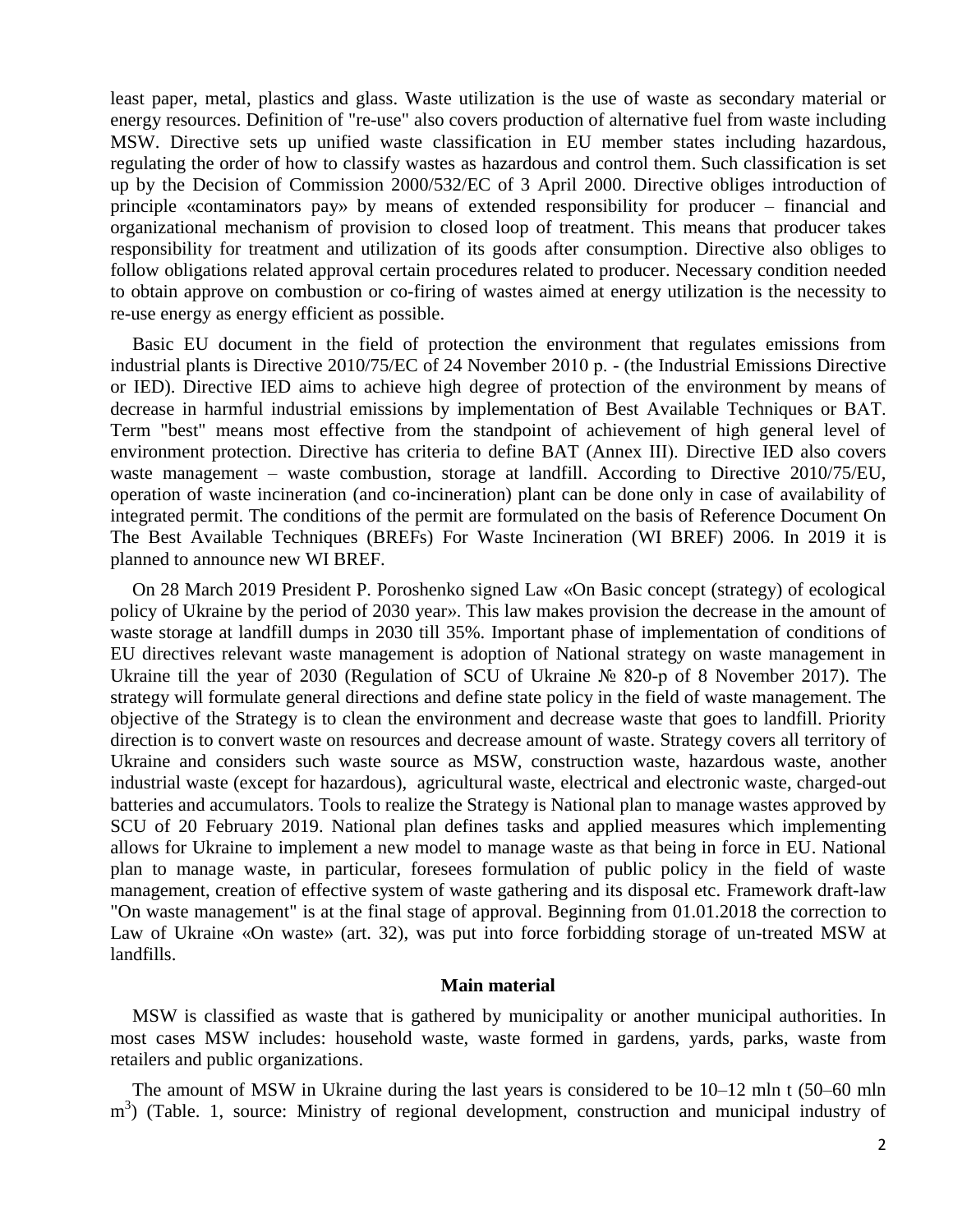Ukraine, Public Bureau of statistics of Ukraine). In 2000 in Ukraine it was produced about 180 kg of MSW per person, but in 2017–2018 it exceeds 250 kg. Only 77–78% of population in Ukraine can obtain service on MSW disposal. Beside this, in 2017 р. it was formed 11,8 ths t of MSW of 1–3 hazardous class and only 1.9 ths of them was disposed in special landfills.

*Table 1*

| Year | Amount of gathering |           | Points of<br>secondary<br>feedstock | Waste<br>management<br>plants | Site for<br>compo-sting | Incineration<br>plants |      | Landfills |      |
|------|---------------------|-----------|-------------------------------------|-------------------------------|-------------------------|------------------------|------|-----------|------|
|      | ths t               | kg/person | ths t                               | ths t                         | ths t                   | ths t                  | $\%$ | ths t     | $\%$ |
| 2014 | 10748.0             | 250.0     | 142.3                               | 73.0                          |                         | 149.5                  | 1.4  | 10383.2   | 96.6 |
| 2015 | 1491.8              | 268.5     | 132.5                               | 128.3                         | 2.8                     | 254.3                  | 2.2  | 10973.9   | 96.6 |
| 2016 | 11562.6             | 271.0     | 126.6                               | 143.8                         | 1.6                     | 256.7                  | 2.2  | 11033.9   | 95.4 |
| 2017 | 1271.2              | 265.3     | 146.2                               | 259.9                         | 0.97                    | 246.7                  | 2.2  | 10615.1   | 94.2 |
| 2018 | 10679.3             | 253.7     | 146.5                               | 260.1                         | 1.6                     | 208.1                  | 1.9  | 10063.0   | 94.2 |

#### MSW management in Ukraine in 2014–2018

In 2018 in Ukraine it was treated and utilized just 5.8% of MSW, incl. 1.9% was incinerated (burntout), 3.9% went to gathering sites, points of secondary feedstock and incineration plants. 26 MSW sorting lines, 1 incineration plant (Kyiv, factory Energia) and 3 waste-fired facilities were in operation. In 2017 separate gathering of MSW was introduced at 822 small towns, in 2018 – at 1181. There exists in Ukraine 460 cities, 500 regions, 885 small towns and 28388 villages. Among all amount of gathered MSW – 94 % is a mixed waste.

Almost 95% of gathered MSW  $(10 - 11 \text{ min t})$  in Ukraine is disposed on landfills. As of the end of 2018 Ukraine has 6107 landfills, incl. 256 is overloaded ones, 984 – don't meet safety conditions. Total area of landfills and dumps is about 9172.4 ha, area of landfills that don't meet safety – 1753.1 ha. Based on National strategy to manage waste in Ukraine till 2030, more than 99 % of landfills in operation don't meet EU conditions of Directive 1999/31/ЄС «On waste disposal». Beside this, more than 30 ths. non-permitted landfills are created annually. Based on MERT info in 2017, 30184 such landfills were formed occupying area more than 896,07 ha. Almost about 19.1 mln  $m<sup>3</sup>$  (3 626.4 ths t) of MSW was disposed in a non-permitted manner in 2017.

Besides this, one of the problem of MSW landfills disposal is biochemical decomposition of waste that results in dump gas formation that is consisted of greenhouse gas –  $CH_4$  (55–60 %) and  $CO_2$  [1]. Accumulation of methane in a body of landfill may lead to MSW self-ignition. Uncontrolled combustion is accompanied with formation of toxic compounds such as dioxins. According to the Intergovernmental Panel on Climate Change (IPCC. ch), landfill emissions contribute to 18% of the total methane emissions to the atmosphere, giving from 9 to 70 megatons annually. As the above mentioned, Law of Ukraine «On waste» forbids storage of untreated MSW. National strategy foresees to achieve by 2023 such targets: treatment of 15 % of MSW, separate gathering of MSW from 23% of population, and in 2030 – 50 % MSW and 48 % population correspondingly.

One of measures that allows both eliminate influence of MSW greenhouse gas decomposition in air, ground water and the environment contamination, biological stabilization of waste and significantly reduce the volume of waste (by 90 %) and weight (by 75 %) is incineration. MSW is the burning of waste in a controlled process within a specific plant that has been built for this reason. The primary objective of incineration is to reduce MSW volume and mass and also make it chemically inert in a combustion process avoiding additional fuel use (autothermic combustion). In addition it also gives recovery of energy, minerals and metals from the waste stream. Term «Wаste-to-Energy» includes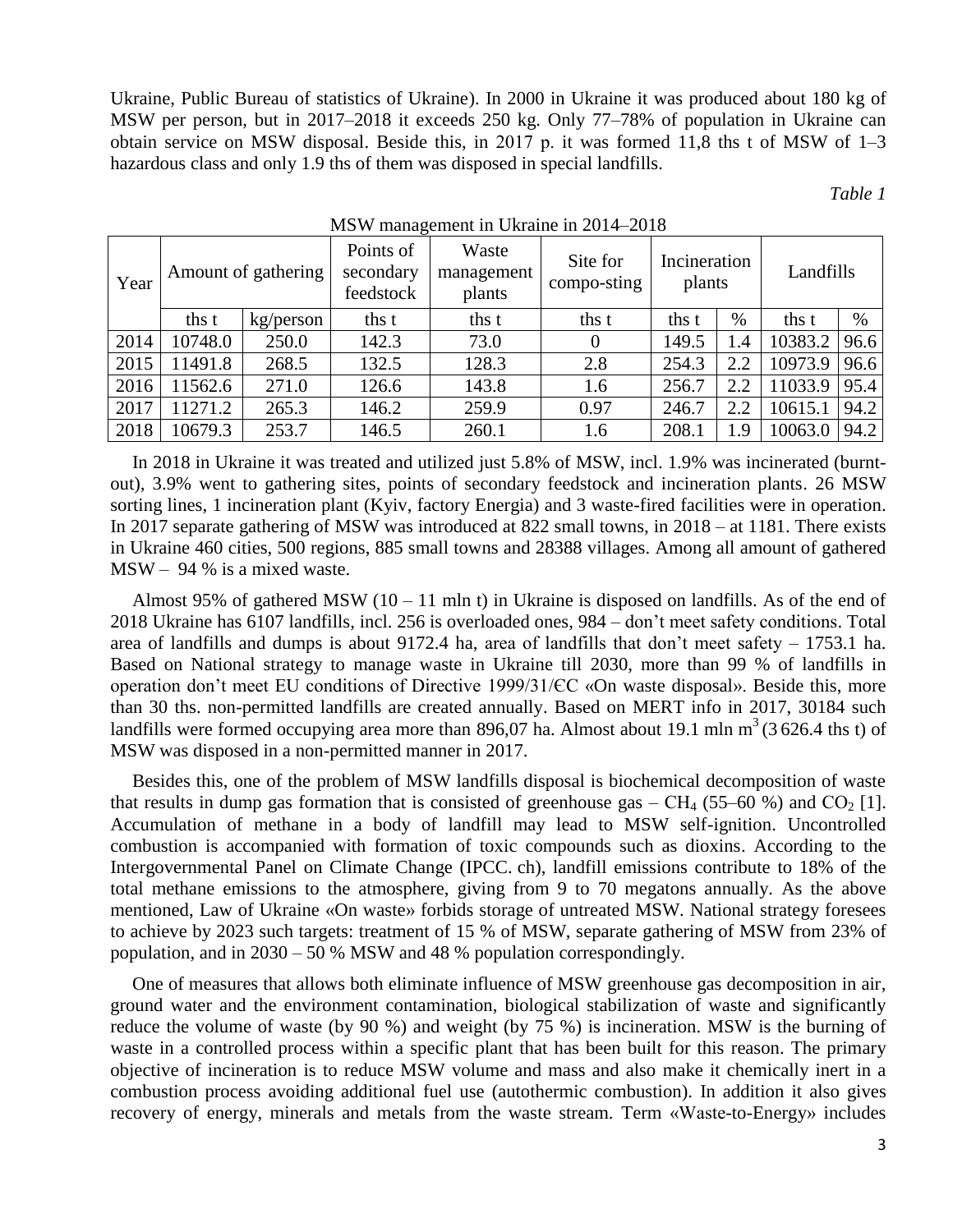various types of technologies for treatment of waste to obtain energy as heat, electricity or as alternative fuel, thus, heat treatment of waste at waste-fired plants, production and combustion of RDF (Refuse Derived Fuel). Set of technologies «WtoE» is one of promising way to save organic fuel and decrease emissions of greenhouse gases. It is also an economically and ecologically sound method to ensure a renewable source for energy while diverting waste from landfills. Waste to energy is one of the robust energy options to reduce  $CO<sub>2</sub>$  emissions and replace fossil fuels. Approximately 2/3 of household waste is categorized as biomass. Therefore, we can recover  $2/3$  as  $CO_2$ -neutral energy and reduce our dependence on fossil fuels.

Incineration follows separate gathering and/or sorting of MSW. Such components as paper, glass, plastics and metal go to recycling. Organic compounds – plants and rest of meals – are fed to composting or landfill. The rest wastes (almost one third of  $MSW$ ) – is source for future fuel. It was pressed in briquettes or granules. Obtaining the Refuse Derived Fuel (RDF) is the process of removing the recyclable and noncombustible from the MSW and producing a combustible material, by shredding or pelletizing the remaining waste. Several types of RDFs can be made, such as coarse, fluffy, powdered or densified, depending on the composition of the refuse, and the technology used. The benefits of such approach are as follows: wastes becomes useful goods that can be accumulated, stored, transported.

Wаste-to-Energy was traditionally widely used in countries having deficit of free area for waste disposal. Despite this, even in Australia in the Kwinana Industrial Area around 40 km south of Perth in 2018 it was started construction of first Waste-to-Energy plant with 36 MWe and annual capacity of 400 ths t of waste. Now in the world more than 2600 WtoE plants are in operation incl. 500 is in Europe, 100 plants in North America and 1600 in Asia. In Table 2 the number and productivity of WtoE plants working in EU are presented (Source: EUROSTAT 2019, Confederation of European Waste-to-Energy Plants (CEWEP). It is also given information on Norway and Ukraine. In EU in 2017 the part of MSW, that was burnt-out while energy re-involving, achieved 28.1% of total MSW amount, in Ukraine – just 2,2%. Now, according to CEWEP, W(MSW)toE plants in EU can provide with electricity about 19 millions of people and with heat about 16 millions people. In 2016 these plants produced 40mln kW**∙** h of electricity and 93 mln kW**∙**h of heat.

In USA, in 2016, 71 power plants generated about 14 billion kWh of electricity from burning about 30 million tons of combustible MSW, 12,8% of total amount of MSW in USA (as to U.S. Environmental Protection Agency). In USA more than 119 WTE plants are now in operation including those with direct combustion (mass burn and RDF): 100 plants – mass burn (burns/combusts everything), 19 – RDF combustion.

In Japan 45 mln t of MSW is annually formed. Japan is a world leader in implementing incineration technologies – more than 75% of MSW is burnt and among them more than 30% with electricity producing. Japan has about 1500 incineration plant, from which in Tokyo from 1983 to 2017 р. was put into operation 21 incineration plants (Table 3 as to Clean Authority of Tokyo).

Despite incineration is by far the most widely applied, there are three main types of thermal waste treatment such as: incineration – full oxidative combustion (the most common process); gasification – partial oxidation; pyrolysis – thermal degradation of organic material in the absence of oxygen.

Combustion can be applied as mass burn (burns/combusts everything without pre-treatment) and RDF-burn, gasification as conventional gasification and plasma arc gasification. In accordance to BAT, pyrolysis and gasification are rarely applied for heat treatment of MSW and RDF. Grate (or Stokerfiring) incinerators are widely used for the incineration of mixed municipal wastes. In Europe approximately 90% of installations treating MSW use grates. Fluidized bed incinerators are widely applied to the incineration of finely divided wastes such as RDF.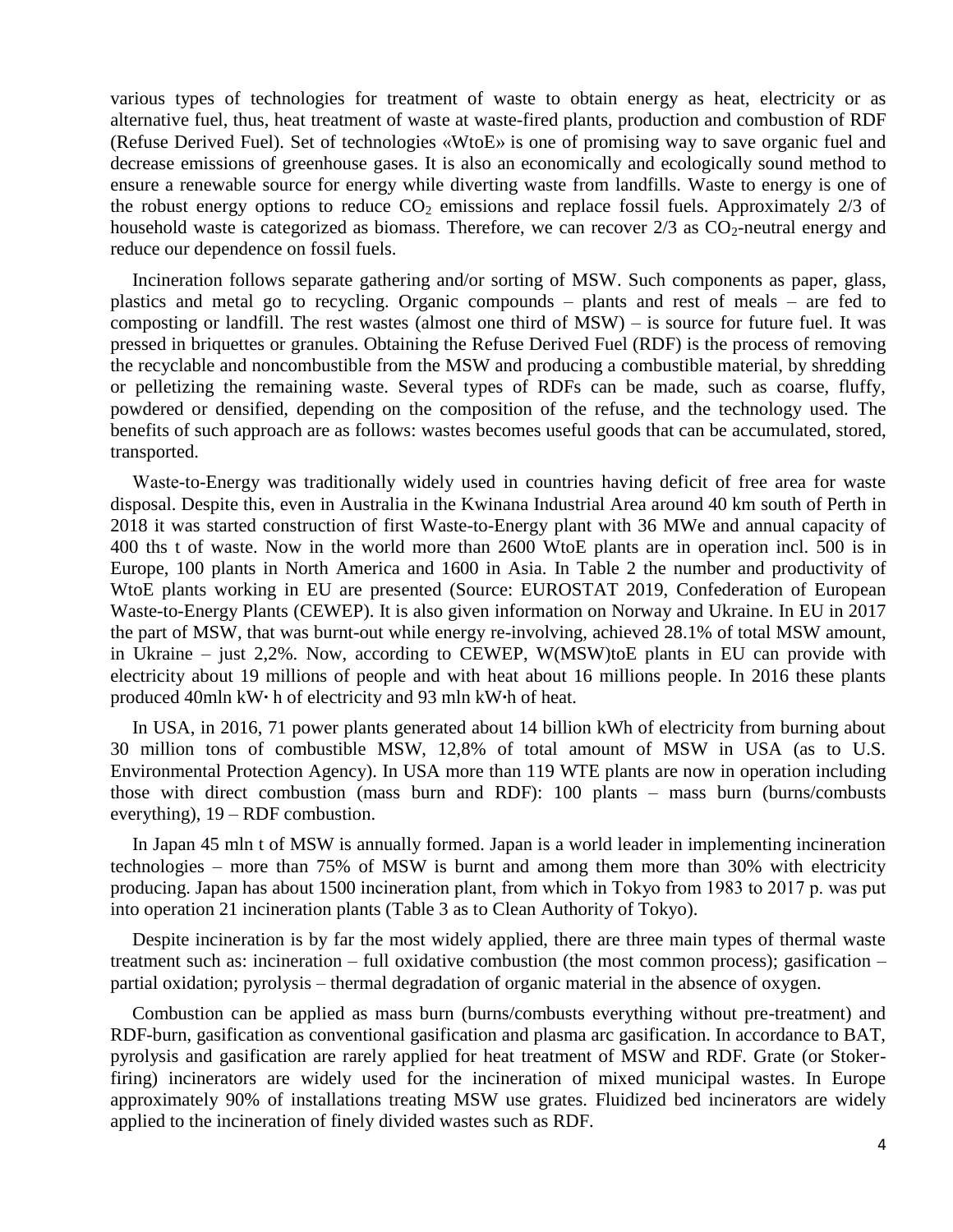The amount of MSW, share of its combustion at incineration plants, EU, Ukraine and Norway plants performance in 2017

|                               |        | MSW amount      | Waste-to-Energy plants |                          |                          |  |
|-------------------------------|--------|-----------------|------------------------|--------------------------|--------------------------|--|
| Country                       | Total, | Waste-to-Energy |                        | Number                   | Capacity                 |  |
|                               | ths t  | ths t           | $\% *$                 | Units                    | ths t/year               |  |
| European Union - 28 countries | 248655 | 69 953          | 28.1                   | 487                      | 91 660                   |  |
| Belgium                       | 4659   | 2 0 0 2         | 43.0                   | 18                       | 3410                     |  |
| Bulgaria                      | 3080   | 103             | 3.3                    | $\overline{\phantom{0}}$ |                          |  |
| Czechia                       | 3643   | 634             | 17.4                   | $\overline{4}$           | 700                      |  |
| Denmark                       | 4503   | 2 3 8 0         | 52.9                   | 26                       | 3470                     |  |
| Germany                       | 52342  | 16 185          | 30.9                   | 121                      | 26000                    |  |
| Estonia                       | 514    | 217             | 42.2                   | $\mathbf{1}$             | 240                      |  |
| Ireland (in 2016)             | 2763   | 811             | 29.4                   | $\mathbf{1}$             | 230                      |  |
| Greece                        | 5415   | 58<br>1.1       |                        | $\overline{\phantom{0}}$ |                          |  |
| Spain                         | 21530  | 2 7 8 0         | 12.9                   | 12                       | 2880                     |  |
| France                        | 34393  | 12 2 2 0        | 35.5                   | 126                      | 14400                    |  |
| Croatia                       | 1716   | $\mathbf{1}$    | 0.1                    |                          |                          |  |
| Italy                         | 29583  | 5 6 3 4         | 41<br>19.0             |                          | 6210                     |  |
| Cyprus                        | 547    | $\overline{2}$  | 0.4                    | $\frac{1}{2}$            |                          |  |
| Latvia                        | 851    | 21              | 2.5<br>$-$             |                          | $\overline{\phantom{0}}$ |  |
| Lithuania                     | 1286   | 236             | $\mathbf{1}$<br>18.4   |                          | 260                      |  |
| Luxembourg                    | 362    | 161             | 44.5                   | $\mathbf{1}$             | 160                      |  |
| Hungary                       | 3768   | 608             | 16.1                   | $\mathbf{1}$             | 350                      |  |
| Malta                         | 283    | $\overline{0}$  | 0.0                    | $\overline{\phantom{0}}$ |                          |  |
| Netherlands                   | 8787   | 3 9 0 1         | 44.4                   |                          | 7800                     |  |
| Austria                       | 5018   | 1944<br>38.7    |                        | 11                       | 2500                     |  |
| Poland (in 2016)              | 11969  | 2922            | 5<br>24.4              |                          | 500                      |  |
| Portugal                      | 5012   | 974             | 19.4                   | $\overline{4}$           | 1200                     |  |
| Romania                       | 5325   | 227             | 4.3<br>$\equiv$        |                          |                          |  |
| Slovenia                      | 974    | 111             | 11.4<br>12             |                          | 2900                     |  |
| Slovakia                      | 2058   | 197             | 9.6                    | $\overline{2}$           | 290                      |  |
| Finland                       | 2812   | 1646            | 58.5                   | $\overline{8}$           | 1470                     |  |
| Sweden                        | 4551   | 2 400           | 52.7                   | 34                       | 5990                     |  |
| <b>United Kingdom</b>         | 30911  | 11578           | 37.5                   | 46                       | 10700                    |  |
| Norway                        | 3949   | 2088            | 52.9                   | 17                       | 1610                     |  |
| Ukraine                       | 11271  | 247             | 2.2                    | $\mathbf{1}$             | 247                      |  |

The incinerators required by different waste-energy combustion ways (mass burn, RDF, incineration, gasification, pyrolysis) are markedly different, and so are their costs and environmental impacts. Mass burn is typically a low efficiency approach. While it eliminates large amounts of refuse, little energy is recovered. Typically, not sorted MSW has an average heating value of 8 to 12 MJ/kg, in comparison with 19 MJ/kg for dry wood, 15 MJ/kg for lignite or 22 MJ/kg for steam coal.

Waste-to-Energy plants are characterized by high CAPEX. According to Renewable Energy World company ranges for CAPEX for each of the thermal technologies assume a 15 MW output for a: direct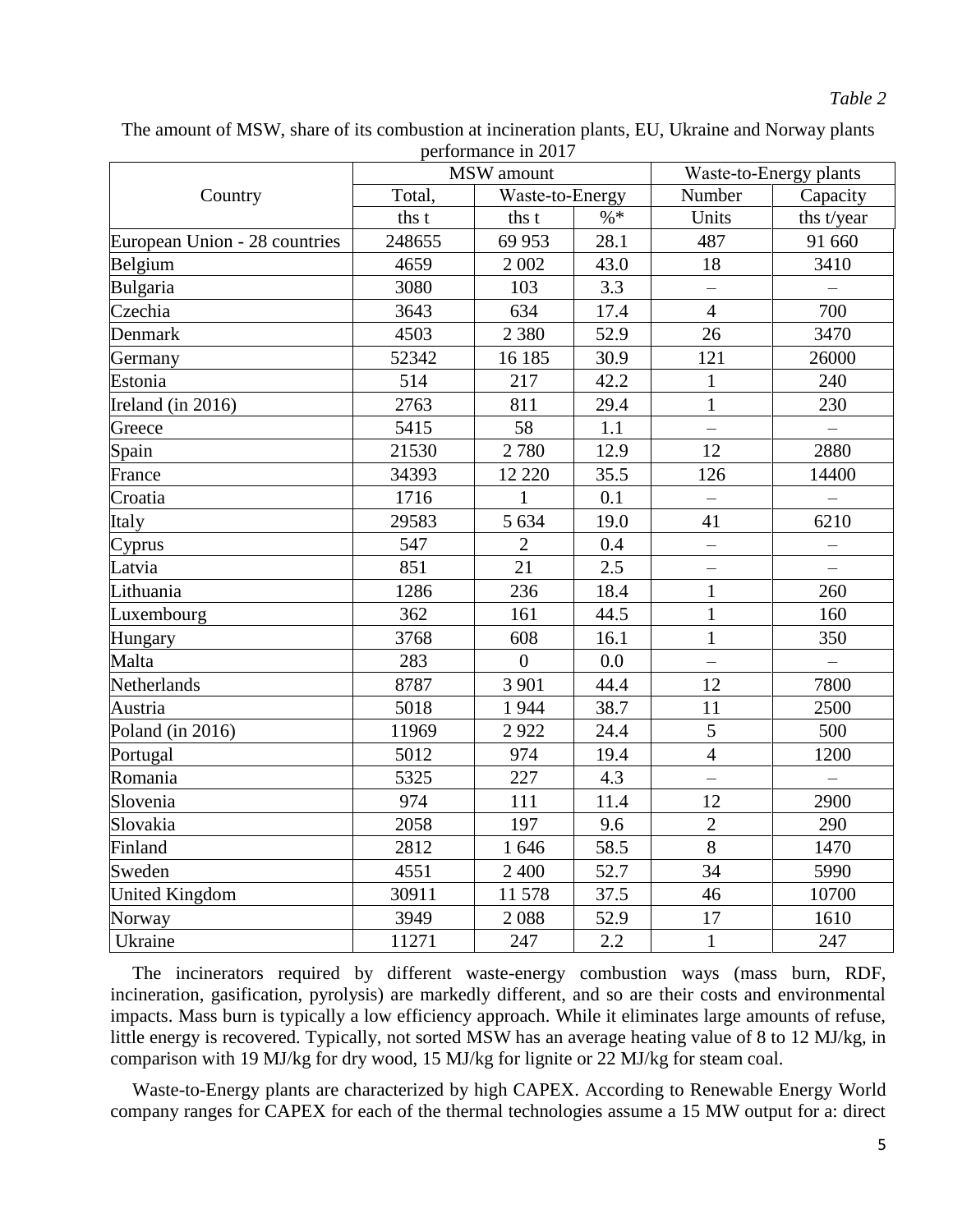combustion (Mass Burn and RDF) varies from \$7,000 to \$10,000 per kW; pyrolysis ranges from \$8,000 to \$11,500 per kW; conventional gasification varies from \$7,500 to \$11,000 per kW; plasma arc gasification ranges from \$8,000 to \$11,500 per kW. Costs vary from technology to technology due to each having unique design characteristics, variations in equipment costs, site specific waste characteristics and site space requirements. There are significant other factors that can negatively affect the costs of construction – location of plant in a city, limited construction, high architectural requirements etc. Now in Ukraine waste disposal at landfills remains the cheapest while high dirty way дof MSW management. Tax for MSW disposal in Ukraine is 4,5 UAH/t or 0,15 euro/t, but in Holland - 107, Belgium - 82, Finland – 70, Denmark - 65, Great Britain - 64, Sweden - 49, Poland - 27, Austria - 26, France - 20 euro/t (as to State Agency on Energy Efficiency and Energy Saving of Ukraine). The future of energy utilization of MSW in Ukraine will become feasible only when the waste disposal cost be higher its treatment/utilization.

*Table 3*

| TUNYU S INCHICIALIUM I IAMIS |                                         |              |                |              |  |  |  |  |  |
|------------------------------|-----------------------------------------|--------------|----------------|--------------|--|--|--|--|--|
|                              |                                         | Capacity,    | Maximum        | Power        |  |  |  |  |  |
| Plant                        | Company producer, type*                 | tons day x   | heating value, | generation   |  |  |  |  |  |
|                              |                                         | furnaces     | kJ/kg          | capacity, kW |  |  |  |  |  |
| Hikarigaoka                  | A, Mitsubishi Heavy Industries          |              |                |              |  |  |  |  |  |
|                              | Environmental & Chemical Engineering    | $150x2=300$  | 11,3           | 4,0          |  |  |  |  |  |
|                              | Co., Ltd. (MHIEC)                       |              |                |              |  |  |  |  |  |
| Meguro                       | A, Nippon Kokan Corp                    | $300x2=600$  | 11,7           | 11,0         |  |  |  |  |  |
| Ariake                       | A, MHIEC, reconstruction planned        | $200x2=400$  | 14,2           | 5,6          |  |  |  |  |  |
| Chitose                      | A, Kawasaki Sun                         | $600x1=600$  | 12,1           | 10,0         |  |  |  |  |  |
| Edogawa                      | A, Nippon Kokan Corp                    | $300x2=600$  | 12,1           | 12,3         |  |  |  |  |  |
| Sumida                       | A, Hitachi Zosen                        | $600x1=600$  | 13,0           | 13,0         |  |  |  |  |  |
| Kita                         | A, MHIEC                                | $600x1=600$  | 12,1           | 11,5         |  |  |  |  |  |
| Shin-Koto                    | A, TAKUMA-type HN                       | $600x3=1800$ | 13,4           | 50,0         |  |  |  |  |  |
| Minato                       | A, MHIEC                                | $300x3=900$  | 13,4           | 22,0         |  |  |  |  |  |
| Toshima                      | B, Ishikawajima-Harima Heavy Industries | $200x2=400$  | 13,4           | 7,8          |  |  |  |  |  |
| Shibuya                      | B, Ebara Corporation Rotational flow    | $200x1=200$  | 13,4           | 4,2          |  |  |  |  |  |
| Chuo                         | A, Hitachi Zosen                        | $300x2=600$  | 13,4           | 15,0         |  |  |  |  |  |
| Itabashi                     | A, Sumitomo W+E-type                    | $300x2=600$  | 12,1           | 13,2         |  |  |  |  |  |
| Tamagawa                     | A, Ishikawajima-Harima Heavy Industries | $150x2=300$  | 12,1           | 6,4          |  |  |  |  |  |
| Adachi                       | A, Ebara HPCC                           | $350x2=700$  | 12,1           | 16,2         |  |  |  |  |  |
| Shinagawa                    | A, Hitachi Zosen                        | $300x2=600$  | 12,1           | 15,0         |  |  |  |  |  |
| Katsushika                   | A, Takuma SN                            | $250x2=500$  | 12,1           | 13,5         |  |  |  |  |  |
| Setagaya                     | C, Kawasaki Fluidized bed type          | $150x2=300$  | 12,1           | 6,75         |  |  |  |  |  |
| Ota                          | A, TAKUMA-type SNF type                 | $300x2=600$  | 14,8           | 22,8         |  |  |  |  |  |
| Nerima                       | A, JFE                                  | $250x2=500$  | 14,3           | 18,7         |  |  |  |  |  |
| Suginami                     | A, Hitachi Zosen                        | $300x2=600$  | 14,3           | 24,2         |  |  |  |  |  |

Tokyo's Incineration Plants

\* Incinerator types: A – Stoker furnace (Full continuance combustor), B – Fluidized bed furnace (Full continuance combustor),  $C -$  Gasification melting furnace (All continuous operation)

In Ukraine the only one incineration plant is in operation Energia (Kyiv) having maximum annual capacity of 300 ths t of MSW. MSW is burnt at the temperature of  $900-1000$  °C. Plant can produce 227 ths Gcal of heat and up to 50,7 mln kW∙h electricity per year. According to National strategy to manage waste in Ukraine it is planned to increase the level of thermal treatment of MSW up to 10% of total